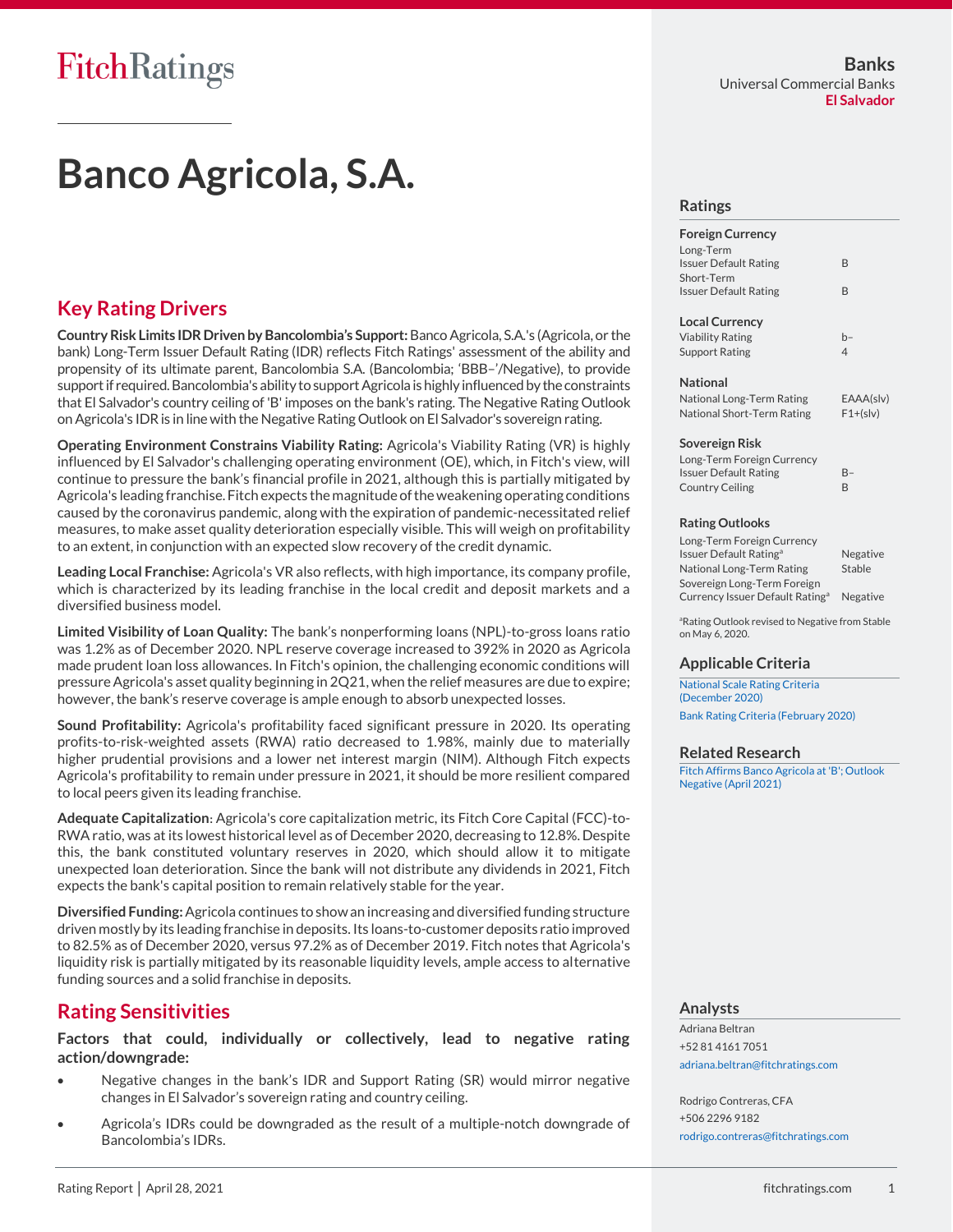

- Any perception by Fitch of a reduction in Agricola's strategic importance relative to its parent company may trigger a downgrade of Agricola's IDRs, SR and National Ratings.
- A slower than expected economic recovery, which could lead to a lower OE score for Salvadoran banks, would pressure Agricola's VR. Downgrades to Agricola's VR could also result from material deterioration in the bank's financial profile that leads to sustained operating losses and an FCC-to-RWA ratio consistently below 10%.
- Agricola's senior secured and unsecured debt national scale ratings would be downgraded in the event of negative rating actions on the bank's National Ratings.

#### **Factors that could, individually or collectively, lead to positive rating action/upgrade:**

- The Negative Rating Outlook on Agricola's IDR indicates that positive actions on the bank's ratings are highly unlikely for the foreseeable future. However, over the medium term, Agricola's IDR, SR and VR could be upgraded in the event of an upgrade to El Salvador's sovereign rating and country ceiling.
- The VR's upside potential is currently limited by the challenging OE resulting from the impacts of the pandemic-induced economic disruption. The VR could only be upgraded over the medium term by OE improvement accompanied by consistent financial metrics while the bank maintains a strong company profile.
- The National Ratings are currently at their highest possible levels and therefore have no upside potential.

#### **Issuer Ratings**

| <b>Rating Type</b>              | Rating     |  |
|---------------------------------|------------|--|
| Long-Term Foreign Currency IDR  | B          |  |
| Short-Term Foreign Currency IDR | B          |  |
| <b>Viability Rating</b>         | $b-$       |  |
| <b>Support Rating</b>           | 4          |  |
| National Long-Term Rating       | EAAA(slv)  |  |
| National Short-Term Rating      | $F1+(s v)$ |  |
| Outlook                         | Negative   |  |
| Source: Fitch Ratings.          |            |  |

#### **Debt Rating Classes**

| <b>Rating Type</b>              | <b>Rating</b> |  |
|---------------------------------|---------------|--|
| Long-Term Senior Unsecured Debt | AAA(sly)      |  |
| Long-Term Senior Secured Debt   | AAA(sly)      |  |
| Source: Fitch Ratings.          |               |  |

Agricola's National Ratings are at the highest level on the ratings scale given the relative credit strength of Bancolombia compared with other issuers in El Salvador. Meanwhile, Agricola's senior secured and unsecured debt national scale ratings are at the same level as the issuer's national ratings, as these debt issuances' likelihood of default are the same as that of Agricola.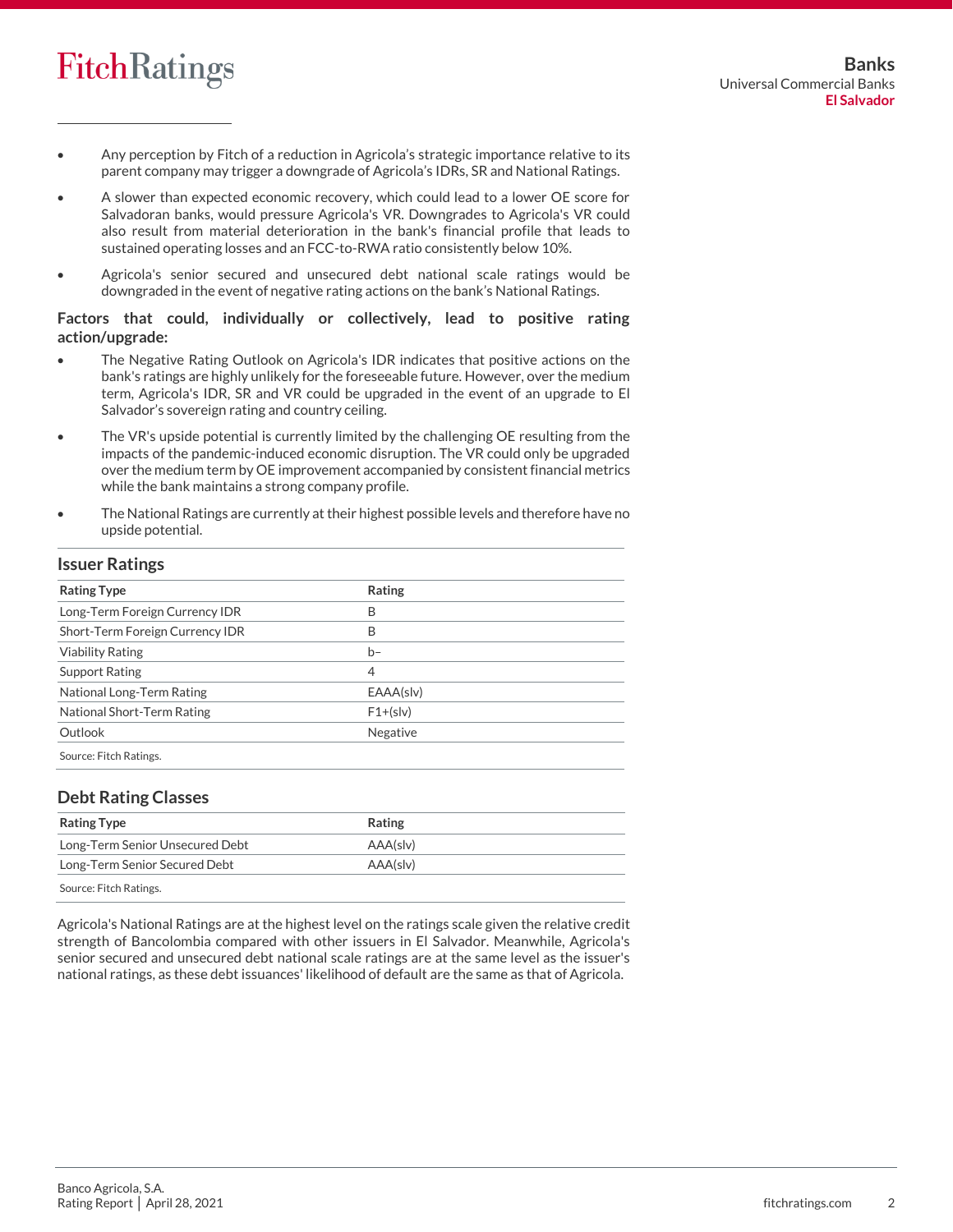# **Ratings Navigator**

|             | <b>Banco Agricola, S.A.</b> |             |                        |              |                      |                      |               | <b>ESG Relevance:</b>                        |           |                         |            |                       | <b>Banks</b><br><b>Ratings Navigator</b> |
|-------------|-----------------------------|-------------|------------------------|--------------|----------------------|----------------------|---------------|----------------------------------------------|-----------|-------------------------|------------|-----------------------|------------------------------------------|
|             | Peer Ratings                | Operating   | <b>Company Profile</b> | Management & | <b>Risk Appetite</b> |                      | Earnings &    | <b>Financial Profile</b><br>Capitalisation & | Funding & | <b>Viability Rating</b> |            | <b>Institutional</b>  | <b>Issuer Default</b>                    |
|             |                             | Environment |                        | Strategy     |                      | <b>Asset Quality</b> | Profitability | Leverage                                     | Liquidity |                         |            | <b>Support</b>        | Rating                                   |
| aaa         |                             |             |                        |              |                      |                      |               |                                              |           | aaa                     | AAA        |                       | AAA                                      |
| $aa+$       |                             |             |                        |              |                      |                      |               |                                              |           | $aa+$                   | $AA+$      |                       | $AA+$                                    |
| aa          |                             |             |                        |              |                      |                      |               |                                              |           | aa                      | AA         |                       | AA                                       |
| aa-         |                             |             |                        |              |                      |                      |               |                                              |           | aa-                     | AA-        |                       | AA-                                      |
| $a+$        |                             |             |                        |              |                      |                      |               |                                              |           | $a+$                    | A+         |                       | A+                                       |
| a           |                             |             |                        |              |                      |                      |               |                                              |           | a                       | A          |                       | A                                        |
| a-          |                             |             |                        |              |                      |                      |               |                                              |           | $a-$                    | А-         |                       | А-                                       |
| bbb+        |                             |             |                        |              |                      |                      |               |                                              |           | bbb+                    | BBB+       |                       | BBB+                                     |
| bbb         |                             |             |                        |              |                      |                      |               |                                              |           | bbb                     | <b>BBB</b> |                       | <b>BBB</b>                               |
| bbb-        |                             |             |                        |              |                      |                      |               |                                              |           | bbb-                    | BBB-       |                       | BBB-                                     |
| $bb+$       |                             |             |                        |              |                      |                      |               |                                              |           | $bb+$                   | $BB+$      |                       | $BB+$                                    |
| bb          |                             |             |                        |              |                      |                      |               |                                              |           | bb                      | <b>BB</b>  |                       | <b>BB</b>                                |
| bb-         |                             |             |                        |              |                      |                      |               |                                              |           | bb-                     | BB-        |                       | BB-                                      |
| $b+$        |                             |             |                        |              |                      |                      |               |                                              |           | $b+$                    | $B+$       |                       | $B+$                                     |
| $\mathbf b$ |                             |             |                        |              |                      |                      |               |                                              |           | $\mathbf{b}$            | lB.        | Negative <sup>B</sup> | Negative                                 |
| $b -$       |                             |             |                        |              |                      |                      |               |                                              |           | lb-                     | B-         |                       | $B -$                                    |
| $CCC +$     |                             |             |                        |              |                      |                      |               |                                              |           | $CCC +$                 | CCC+       |                       | CCC+                                     |
| ccc         |                             |             |                        |              |                      |                      |               |                                              |           | ccc                     | CCC        |                       | CCC                                      |
| CCC-        |                             |             |                        |              |                      |                      |               |                                              |           | CCC-                    | CCC-       |                       | CCC-                                     |
| cc          |                             |             |                        |              |                      |                      |               |                                              |           | cc                      | CC         |                       | <b>CC</b>                                |
| c           |                             |             |                        |              |                      |                      |               |                                              |           |                         | C          |                       | C                                        |
|             |                             |             |                        |              |                      |                      |               |                                              |           |                         | <b>NF</b>  |                       | D or RD                                  |

#### **Bar Chart Legend** Vertical Bars — VR Range of Rating Factor Bar Colors — Influence on Final VR  $\mathcal{L}$ Higher Influence

|    | <b>HISHEL HINGHCE</b>              |   |          |
|----|------------------------------------|---|----------|
|    | Moderate Influence                 |   |          |
|    | Lower Influence                    |   |          |
|    | Bar Arrows - Rating Factor Outlook |   |          |
| 介  | Positive                           | ₩ | Negative |
| ĴÇ | Evolving                           | ▭ | Stable   |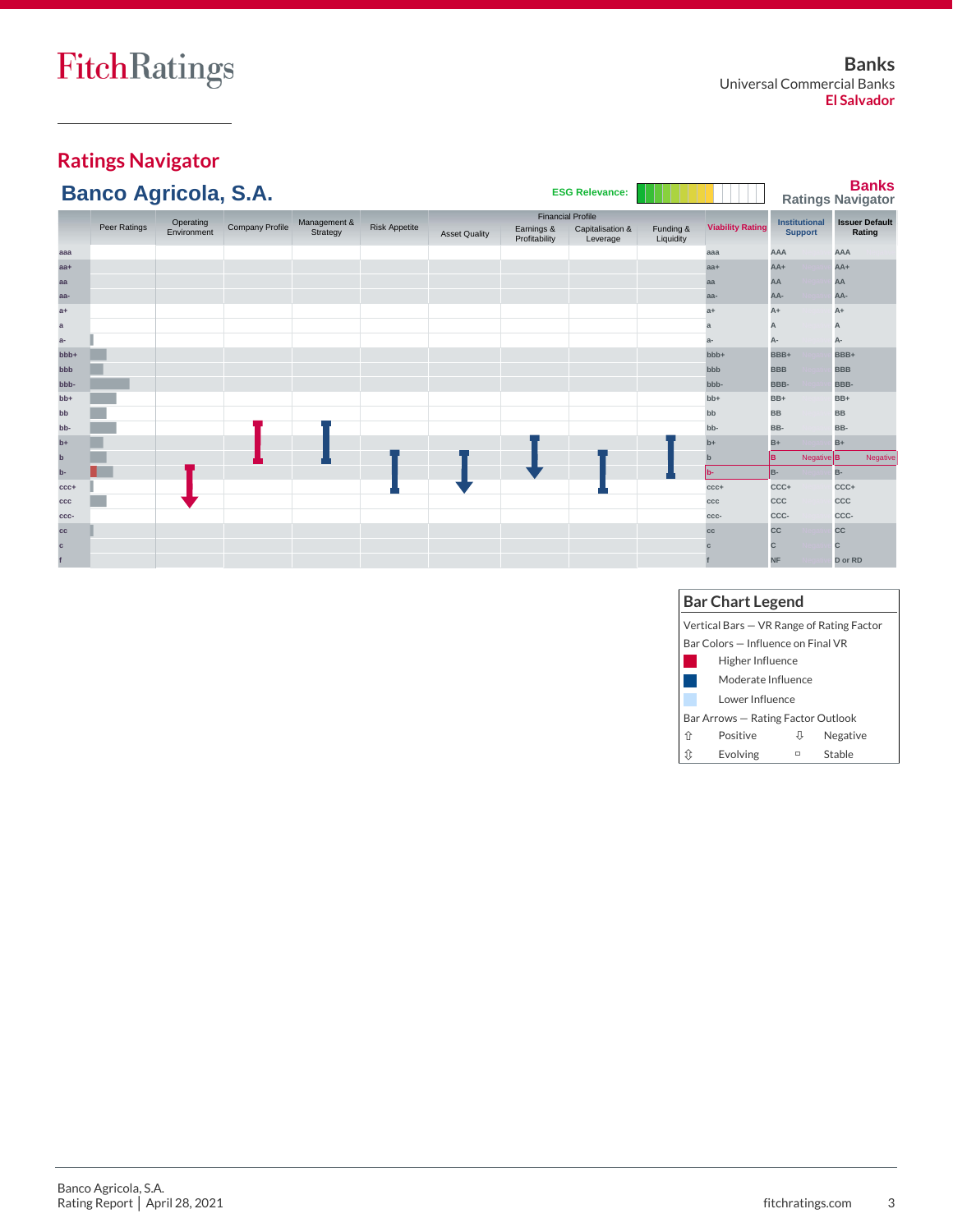# **Institutional Support Assessment**

Agricola's IDR is driven by the support from its parent, Bancolombia (BBB–/Negative). In this regard, Agricola's IDR is heavily constrained by El Salvador's country ceiling of 'B', which, according to Fitch criteria, captures transfer and convertibility risks. Per Fitch's criteria, the country ceiling caps the subsidiary's IDR at a level below what would be possible given Bancolombia's ability and propensity to provide support. Therefore, there could be limitations on the subsidiary's ability to use parental support.

Bancolombia's propensity to support Agricola is highly influenced by Fitch's opinion that a default of Agricola would constitute a huge reputational risk to Bancolombia and/or Bancolombia's subsidiaries, mainly in the Central American region, and would cause especially material damage to Bancolombia's franchise.

The bank's SR reflects Fitch's opinion of a limited probability of support due to the heightened risks within the OE. The bank's SR is based on Fitch's opinion of Bancolombia's ability and propensity to support Agricola if needed. Agricola's SR is also constrained by El Salvador's sovereign rating, as reflected in the country ceiling. Per Fitch criteria, Agricola's IDR of 'B' corresponds to an SR of '4'.

Fitch believes foreign bank subsidiaries in El Salvador may be affected by reduced support due to the negative impacts of the pandemic-induced international health contingency on their parent companies' financial profiles. Fitch will closely monitor Bancolombia's ability to support Agricola, as Bancolombia's IDR currently has a Negative Rating Outlook.

| <b>Institutional Support</b>                                    |           |         | Value      |
|-----------------------------------------------------------------|-----------|---------|------------|
| Parent IDR                                                      |           |         | BBB-       |
| Total Adjustments (notches)                                     |           |         | $-5$       |
| <b>Institutional Support:</b>                                   |           |         | B          |
| <b>Support Factors (negative)</b>                               | Equalised | 1 Notch | 2+ Notches |
| Parent ability to support and subsidiary ability to use support |           |         |            |
| Parent/group regulation                                         |           |         |            |
| Relative size                                                   |           |         |            |
| Country risks                                                   |           |         |            |
| Parent Propensity to Support                                    |           |         |            |
| Role in group                                                   |           |         |            |
| Potential for disposal                                          |           |         |            |
| Implication of subsidiary default                               |           |         |            |
| Integration                                                     |           |         |            |
| Size of ownership stake                                         |           |         |            |
| Support track record                                            |           |         |            |
| Subsidiary performance and prospects                            |           |         |            |
| <b>Branding</b>                                                 |           |         |            |
| Legal commitments                                               |           |         |            |
| Cross-default clauses                                           |           |         |            |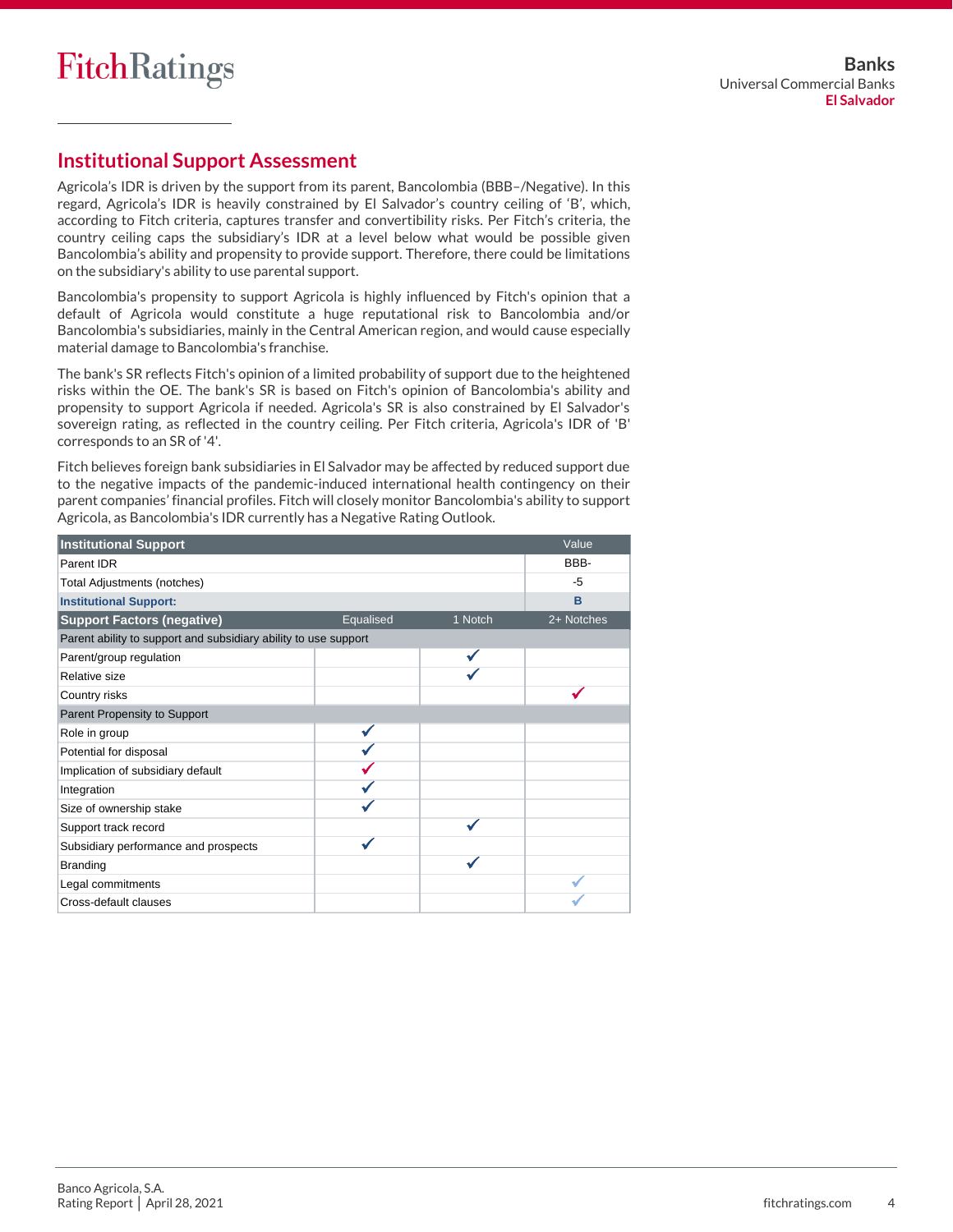# **Operating Environment**

#### **Operating Environment Remains Defiant for Banks in 2021**

The Salvadoran institutions' financial performance is highly influenced by the OE, which has experienced economic contraction derived from the pandemic. In 2020, contraction consisted of a 7.9% drop in real GDP, and the expectation for 2021 is a moderate recovery of 5%. Fitch believes the OE for the Salvadoran banking sector will remain challenging in 2021. This could mainly impact the entities' asset quality and profitability due to the low businesses' dynamism and deterioration of debtors' payment capacities. Likewise, the uncertainty of economic policy, the fiscal deficit and the government's financing restrictions could further increase the OE challenges for financial institutions.

For its OE assessment, Fitch considers El Salvador's GDP per capita and the World Bank's Ease of Doing Business ranking (52.4%), in addition to the country's sovereign rating in international scale of 'B–' with a Negative Rating Outlook. The latter reflects deterioration in debt sustainability metrics due to the widening fiscal deficit, financing restrictions in the local market and uncertain access to external resources, which could influence banks' funding costs and exposure to sovereign debt. Likewise, the agency factors the greater lag of the Salvadoran regulatory framework versus those of other Central American countries by showing a partial adoption of Basel recommendations; meanwhile, accounting standards differ from those of the IFRS.

#### **Approved Regulations for Portfolio Management with Temporary Relief Measures**

The central bank recently approved new rules for the loan portfolio as a result of the pandemic. The latest changes establish deadlines for due documentation of said credits, the resumption of the count of days in arrears as of March 14, 2021 (with the exception of mortgage loans as of Jan. 1, 2022) and a gradual monthly constitution of reserves for impaired loans in which temporary relief regulations were applied. In this gradual application, there is differentiation in the maximum term according to credit type: 24 months for large companies not including tourism (36 months including tourism); 48 months for micro-, small- and medium-sized companies, self-employment and consumption; and 60 months for mortgage loans.

In Fitch's opinion, these regulations (together with those extended until mid-2021) relating to the incentive for granting credits, with a discount in the calculation of the liquidity reserve requirement, could lessen the effect on financial institutions' results due to the gradual constitution of reserves for affected loans. Conversely, the restart of the count of days in arrears could be reflected in a greater affectation on loan quality for entities with less diversified business models and credit portfolios with significant exposures in the most impacted sectors. However, since 2020, entities have taken prudent measures, such as strengthening their collection teams, increasing voluntary credit reserves and managing their liquidity, which could help to mitigate pressures on their financial performance to a degree.

# **Brief Company Summary**

#### **Leading Franchise**

Agricola has a consolidated leading franchise in the Salvadoran financial system. As of January 2021, the bank's market shares in terms of gross loans and total deposits were approximately 25% and 31%, respectively. The bank also has leading market shares in some credit segments. The bank has ample geographic coverage in El Salvador.

Agricola is a member of the local Conglomerado Financiero Banagrícola and the international financial group Grupo Bancolombia. Agricola's local organizational structure is simple and neutral for the ratings. Agricola is owned by the local holding company, Inversiones Financieras Banco Agricola, S.A., rated 'AAA(slv)', which in turn is owned by Bancolombia (Panama) S.A., rated 'BBB–' with a Negative Rating Outlook. Bancolombia (Panama) is an international license bank that serves as a holding company for the Central American and Caribbean operations. The ultimate parent, Bancolombia, is the largest bank in Colombia, with a relevant footprint in Central America.Agricola consolidates two small subsidiaries: Arrendadora Financiera, S.A. and Credibac, S.A. de C.V. (Credibac). In 2020, in addition to its traditional business line (recovery of charged off loans), Credibac initiated operations as a platform for electronic payments.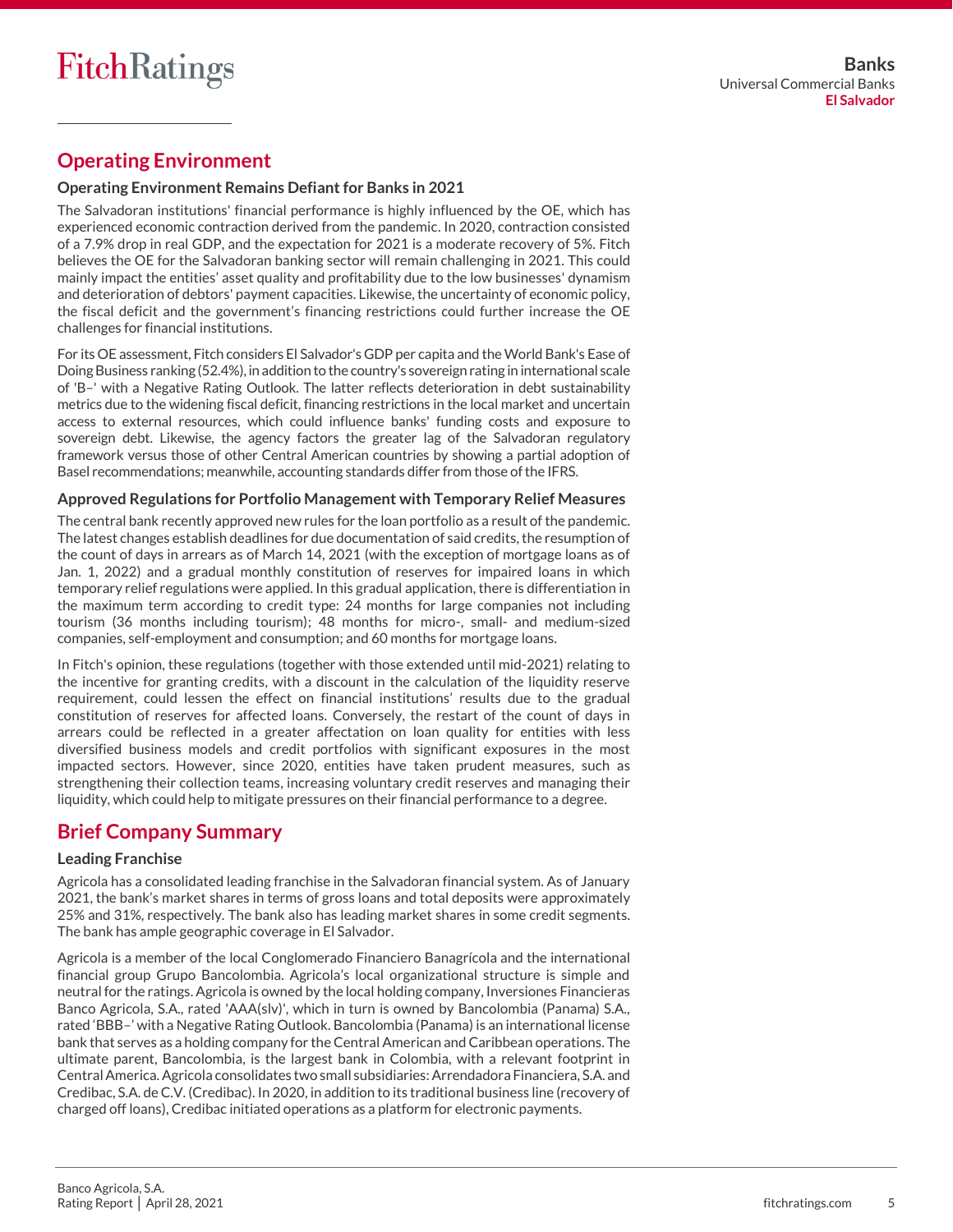#### **Experienced and Flexible Management**

Despite relevant changes in top management during 2H20, Fitch believes this was properly managed by the bank, demonstrating there is no material exposure to key man risk. The resignation of the treasury vice president resulted in those functions currently being carried out by two vice presidents. According to management, there will be no additional relevant organizational changes in 2021. In Fitch's view, Agricola's management team has ample banking sector experience at the international and local levels. Additionally, the internal transfer of senior executives across Grupo Bancolombia subsidiaries remains a common practice.

#### **Sound Corporate Governance**

Agricola's corporate governance practices provide good protection of creditors' rights and are consistent with its holding company. The board of directors has eight members, including three independent directors. This board is supported by different executive committees. In Fitch's opinion, the board members provide good oversight of execution by participating in the risk (six members, including two independent directors) and audit (seven members, including three independent directors) committees.

#### **Strategic Objectives and Execution Challenged by Operating Environment**

The bank's objectives are aligned with those of Grupo Bancolombia: continuation of the digital transformation process (the objective is to become the first choice for digital banking in El Salvador), maintaining financial strength, enhancing customers' preferences, developing human resources excellence and supporting sustainability projects.

Notwithstanding the pandemic-induced disruption to the OE, execution of the bank's strategy is considered appropriate, which is further evidenced by resilient financial performance. However, in the agency's view, El Salvador's current and rapidly changing OE toward unfavorable conditions is challenging the proper execution of the bank's objectives, specifically loan growth, asset quality and profitability. However, Agricola's leading franchise, coupled with being part of an internationally recognized banking group, is expected to help the entity meetthese challenges and be better equipped to take advantage of recovery opportunities versus some of its local peers.

# **Moderate Risk Appetite**

The bank's risk appetite currently resembles pre-pandemic patterns, which have been conservative compared to the overall banking system.

The bank's investment guidelines are to prioritize liquidity and capital preservation. The bank's investment execution is currently in securities such as U.S.treasuries and Salvadoran sovereign exposure, and it complies with internal limits and the bank's risk appetite for these asset classes.

#### **Risk Controls**

Agricola has developed methodologies and tools to monitor closely the performance of debtors amid the ongoing OE uncertainty. Toward YE20, Agricola's additional debtor relief measures were focusing on ad-hoc solutions. These efforts are supported by the bank's good knowledge of local credit markets and corporate debtors. The proportion of the loan portfolio under relief measures decreased materially through 2020; by December 2020, the proportion was 6%.

Under the current scenario, the constitution of reserves has been prudent. The bank strengthened its voluntary reserves in 2020, in accordance with the expected visibility of losses from loan deterioration in 2021. This is consistent with Grupo Bancolombia's guidelines. As per efforts in the collection mechanisms, particularly for individual and SME debtors, the bank reinforced its collection teams and provided solutions such as lengthening terms and modifying monthly installments. Meanwhile, the chargeoffs policy has remained as-is.

#### **Growth of Gross Loans**



FYE – Fiscal year-end. Source: Fitch Ratings, Fitch Solutions, Agricola.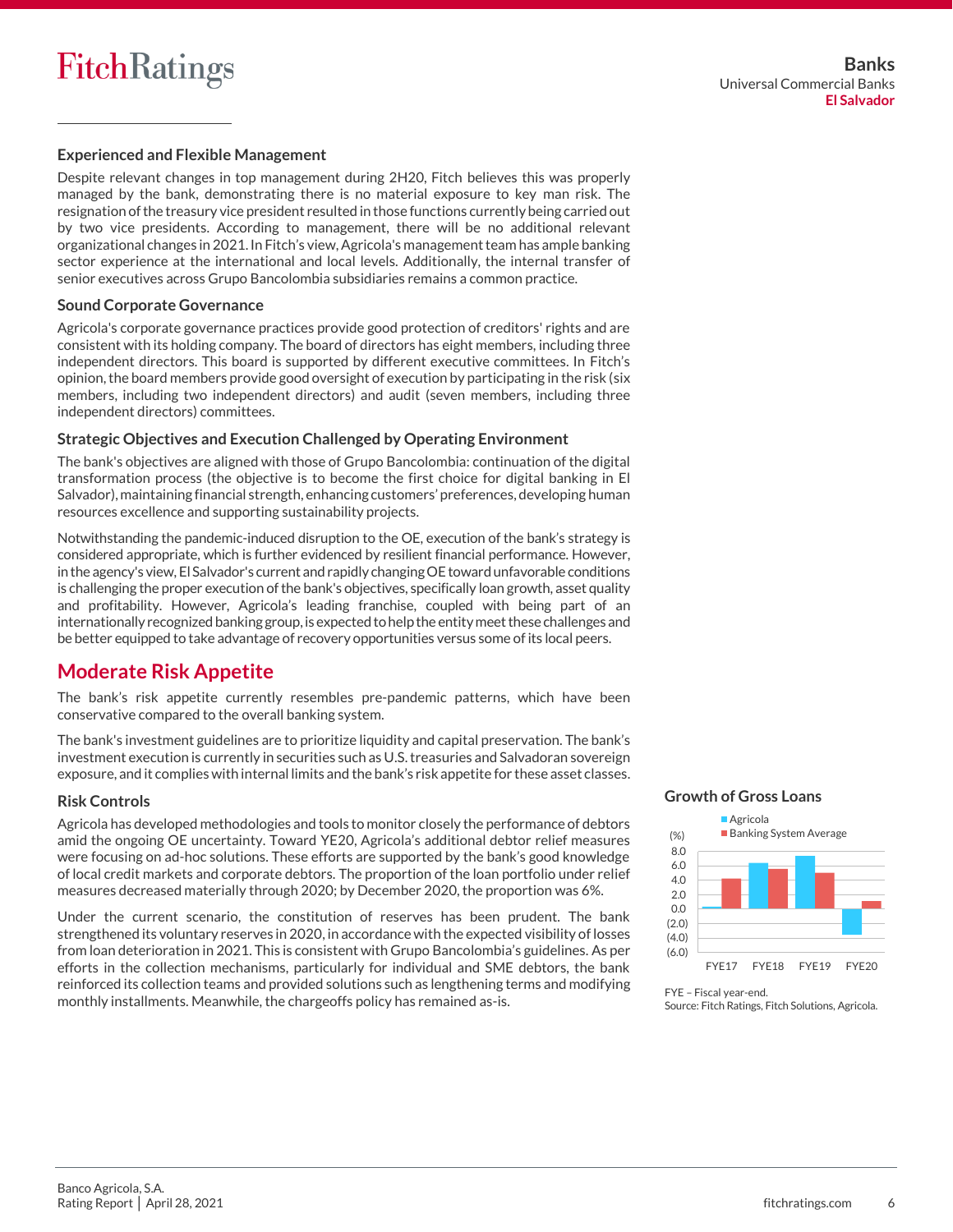# **FitchRatings**

Agricola also implemented internal metrics for measuring operational risk, or value-at-risk (VaR), in 2020. This allows for a more direct incorporation of operational risk management into the sensitivity analysis for products and channels. As per cyber-risk exposure, despite the general intensification of digital usage, the bank did not face any related events in 2020.

#### **Growth**

Due to the pandemic-induced crisis, Agricola's credit portfolio contracted by 3.6% in 2020, as opposed to the system's 1.1% growth (1.1%) over the same period. After the economic reopening in 4Q20, albeit mixed with the persistent OE challenges, credit growth of approximately one digit is forecast for 2021.

#### **Market Risk**

Exposure to interest rate risk in the banking book is handled conventionally in the form of natural hedging. The loan portfolio is legally binding to variable interest rates. Loans with adjustable interest rates represented around 99% of the loan portfolio as of YE20. Market risk controls include interest rate and exchange rate exposure metrics; these include VaR calculations for the investment portfolio, for which the duration is currently low (less than 1).

#### **Growth of Total Assets**



FYE – Fiscal year-end. Source: Fitch Ratings, Fitch Solutions, Agricola.

#### **Growth of Total Customer Deposits**



FYE – Fiscal year-end. Source: Fitch Ratings, Fitch Solutions, Agricola.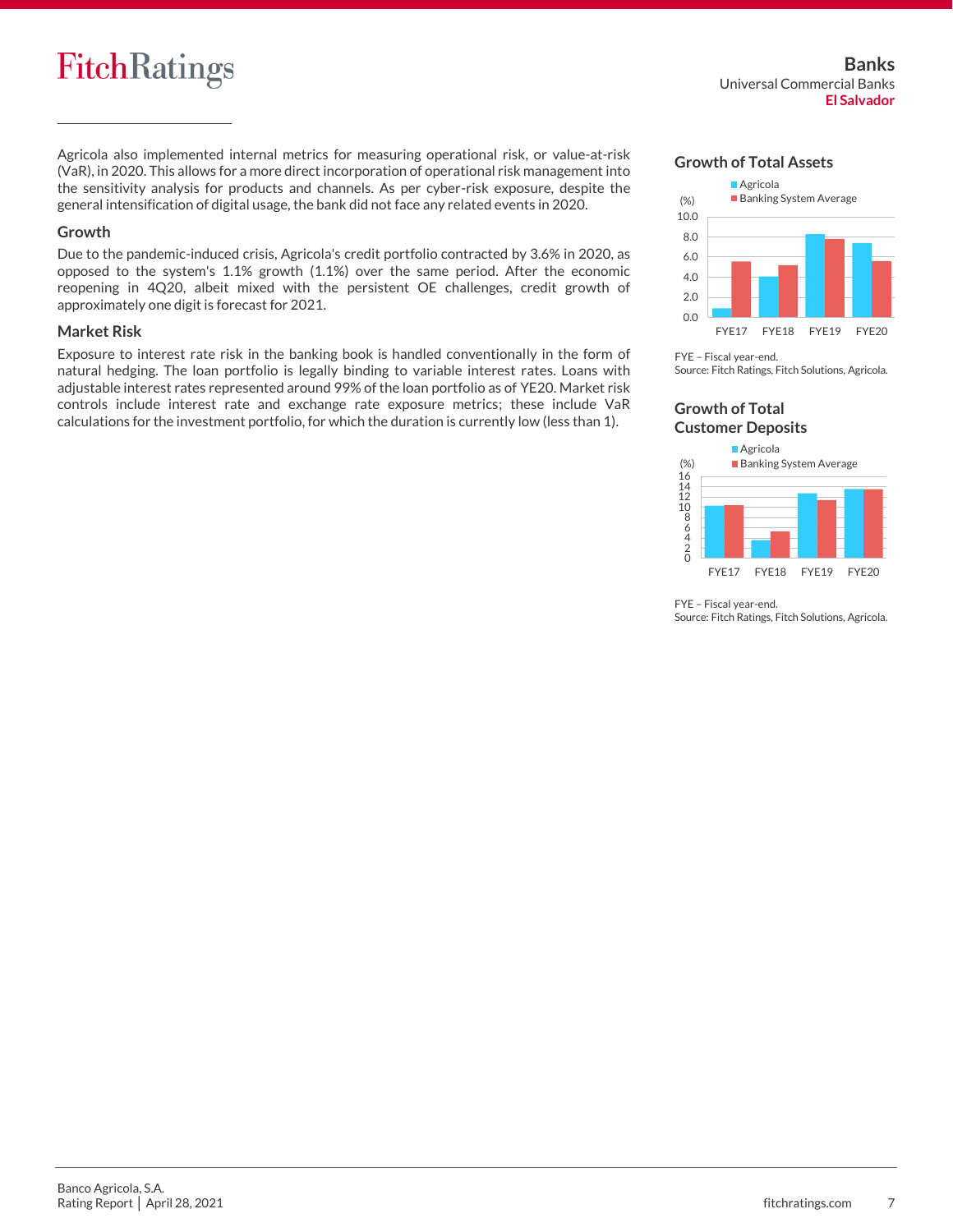### **Summary Financials and Key Ratios**

| (USD Mil., Years Ended Dec. 31)            | $2020$ <sup>a</sup> | 2019a   | $2018^a$ | $2017^{\circ}$ | 2016 <sup>a</sup> |
|--------------------------------------------|---------------------|---------|----------|----------------|-------------------|
| <b>Summary Income Statement</b>            |                     |         |          |                |                   |
| Net Interest and Dividend Income           | 248.7               | 238.4   | 226.3    | 204.1          | 199.4             |
| Net Fees and Commissions                   | 55.9                | 66.3    | 29.5     | 27.8           | 29.1              |
| <b>Other Operating Income</b>              | 1.9                 | 1.7     | 34.9     | 29.6           | 25.5              |
| <b>Total Operating Income</b>              | 306.5               | 306.5   | 290.7    | 261.4          | 254.1             |
| <b>Operating Costs</b>                     | 129.8               | 148.5   | 141.7    | 128.9          | 122.1             |
| Pre-Impairment Operating Profit            | 176.7               | 158.0   | 149.0    | 132.5          | 131.9             |
| Loan and Other Impairment Charges          | 99.8                | 45.5    | 64.6     | 54.2           | 51.3              |
| <b>Operating Profit</b>                    | 76.9                | 112.5   | 84.4     | 78.3           | 80.6              |
| Other Non-Operating Items (Net)            | 13.1                | 28.1    | 21.1     | 23.8           | 17.7              |
| Tax                                        | 25.5                | 44.5    | 39.5     | 34.3           | 33.2              |
| Net Income                                 | 64.5                | 96.1    | 66.0     | 67.8           | 65.1              |
| Fitch Comprehensive Income                 | 64.5                | 96.1    | 66.0     | 67.8           | 65.1              |
| <b>Summary Balance Sheet</b>               |                     |         |          |                |                   |
| Assets                                     |                     |         |          |                |                   |
| <b>Gross Loans</b>                         | 3,335.3             | 3,458.6 | 3,221.0  | 3,027.4        | 3,017.4           |
| $-$ of which Impaired                      | 38.3                | 45.8    | 55.3     | 49.2           | 51.6              |
| Loan Loss Allowances                       | 150.4               | 87.4    | 100.6    | 81.6           | 83.8              |
| <b>Net Loans</b>                           | 3,184.9             | 3,371.2 | 3,120.4  | 2,945.8        | 2,933.7           |
| Interbank                                  | 824.3               | 896.6   | 905.0    | 913.0          | 880.8             |
| Other Securities and Earning Assets        | 862.3               | 322.8   | 222.8    | 228.1          | 238.7             |
| <b>Total Earning Assets</b>                | 4,871.6             | 4,590.5 | 4,248.2  | 4,086.9        | 4,053.1           |
| Cash and Due From Banks                    | 152.2               | 124.9   | 118.5    | 104.3          | 104.3             |
| <b>Other Assets</b>                        | 232.3               | 178.7   | 153.6    | 151.9          | 147.1             |
| <b>Total Assets</b>                        | 5,256.1             | 4,894.2 | 4,520.3  | 4,343.1        | 4,304.5           |
| <b>Liabilities</b>                         |                     |         |          |                |                   |
| <b>Customer Deposits</b>                   | 4,041.2             | 3,559.2 | 3,158.2  | 3,050.0        | 2,765.2           |
| Interbank and Other Short-Term Funding     | N.A.                | 16.3    | 16.4     | 28.6           | 309.9             |
| Other Long-Term Funding                    | 330.2               | 397.6   | 453.4    | 371.4          | 131.9             |
| <b>Trading Liabilities and Derivatives</b> | 212.1               | 214.1   | 249.2    | 247.2          | 460.3             |
| <b>Total Funding</b>                       | 4,583.5             | 4,187.3 | 3,877.2  | 3,697.1        | 3,667.2           |
| <b>Other Liabilities</b>                   | 122.8               | 127.2   | 121.1    | 104.0          | 98.0              |
| <b>Total Equity</b>                        | 549.8               | 579.7   | 522.1    | 542.0          | 539.3             |
| <b>Total Liabilities and Equity</b>        | 5,256.1             | 4,894.2 | 4,520.3  | 4,343.1        | 4,304.5           |
| <b>Exchange Rate</b>                       |                     |         |          |                |                   |

 $a^2$ Audited — unqualified (emphasis of matter).

N.A. – Not applicable. Source: Fitch Ratings.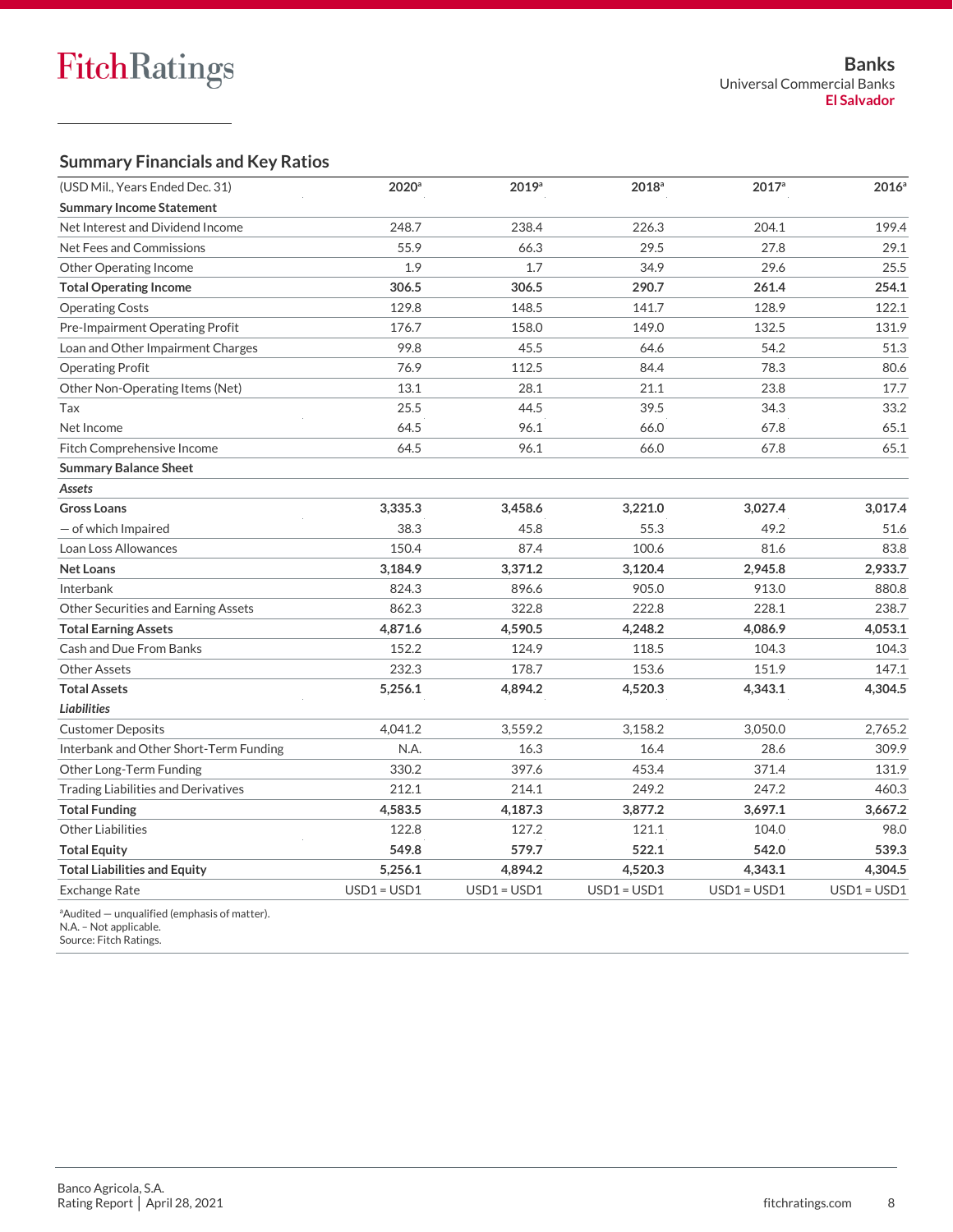### **Summary Financials and Key Ratios**

| (%, Years Ended Dec. 31)                         | 2020   | 2019  | 2018  | 2017  | 2016  |
|--------------------------------------------------|--------|-------|-------|-------|-------|
| Ratios (Annualized as Appropriate)               |        |       |       |       |       |
| Profitability                                    |        |       |       |       |       |
| <b>Operating Profit/RWAs</b>                     | 2.0    | 3.1   | 2.5   | 2.4   | 2.5   |
| Net Interest Income/Average Earning Assets       | 5.6    | 5.9   | 6.1   | 5.5   | 5.2   |
| Noninterest Expense/Gross Revenue                | 42.4   | 48.4  | 48.8  | 49.3  | 48.1  |
| Net Income/Average Equity                        | 12.0   | 18.1  | 12.5  | 13.1  | 12.5  |
| <b>Asset Quality</b>                             |        |       |       |       |       |
| Impaired Loans Ratio                             | 1.2    | 1.3   | 1.7   | 1.6   | 1.7   |
| Growth in Gross Loans                            | (3.6)  | 7.4   | 6.4   | 0.3   | 2.5   |
| Loan Loss Allowances/Impaired Loans              | 392.4  | 190.6 | 181.8 | 166.0 | 162.3 |
| Loan Impairment Charges/Average Gross Loans      | 2.9    | 1.4   | 2.1   | 1.8   | 1.7   |
| Capitalization                                   |        |       |       |       |       |
| <b>FCC Ratio</b>                                 | 12.8   | 15.3  | 15.1  | 16.6  | 16.8  |
| Tangible Common Equity/Tangible Assets           | 9.5    | 11.4  | 11.4  | 12.4  | 12.4  |
| Net Impaired Loans/FCC                           | (22.6) | (7.5) | (8.8) | (6.1) | (6.0) |
| <b>Funding and Liquidity</b>                     |        |       |       |       |       |
| Loans/Customer Deposits                          | 82.5   | 97.2  | 102.0 | 99.3  | 109.1 |
| <b>Customer Deposits/Funding</b>                 | 88.2   | 85.0  | 81.5  | 82.5  | 75.4  |
| N.A. - Not applicable.<br>Source: Fitch Ratings. |        |       |       |       |       |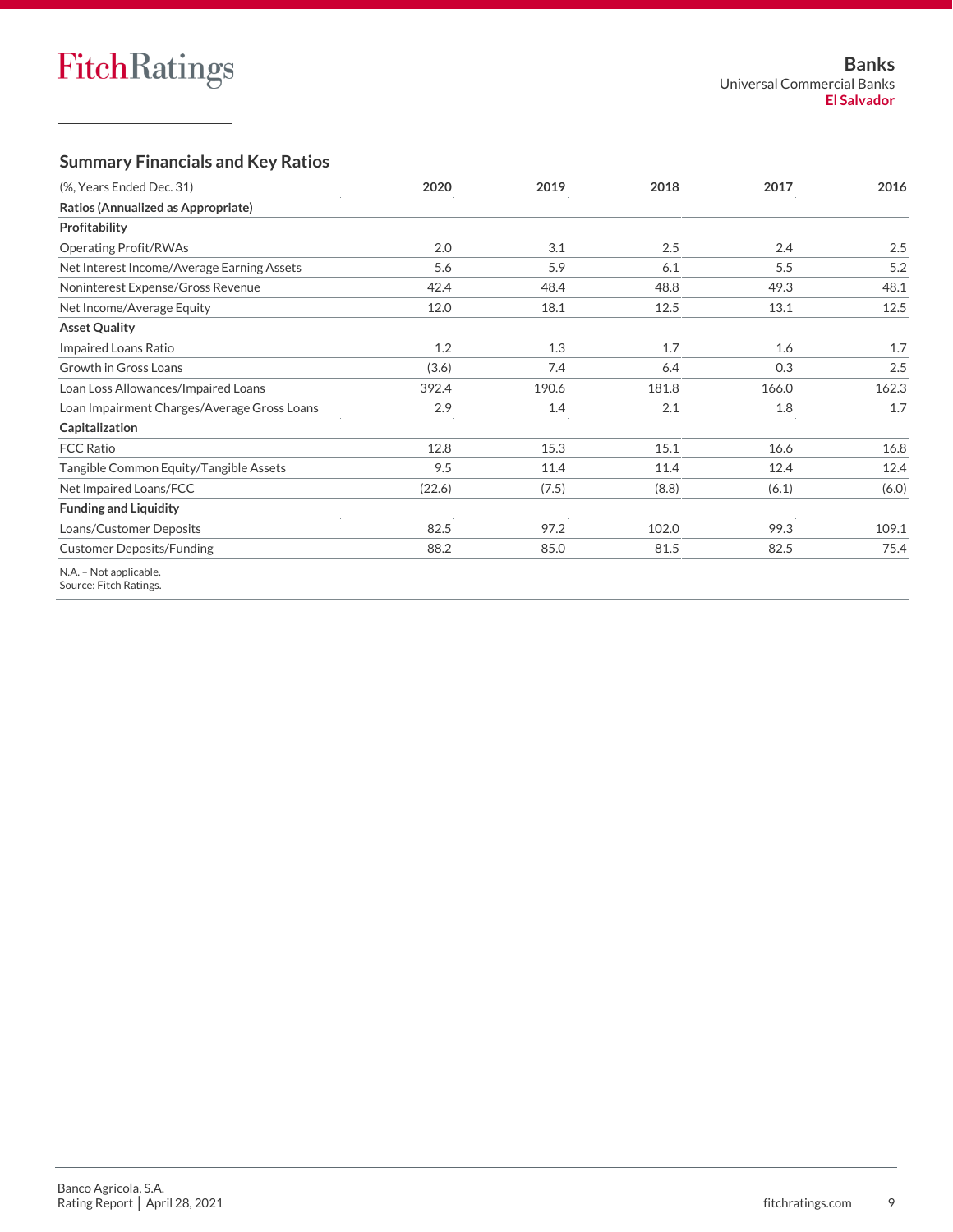# **Key Financial Metrics — Latest Developments**

#### **Asset Quality**

Relief measures implemented in 2020 delayed the crisis's impact on loan quality metrics. However, these metrics will be impacted in 2021 as relief measures expire. Agricola's core metric, impaired loans to gross loans, was 1.15% as of December 2020, comparing better to those of its closest local peers and some of its regional rated peers (whose quality metrics likewise benefited from relief measures). In anticipation of loan deterioration derived from the challenging OE in 2021 coupled with the termination of relief measures in June 2021, the loan loss allowances-to-impaired loans ratio reached a historical maximum of 390% for the periods analyzed as of December 2020, exceeding the system average of 205% as of that period and most of Agricola's closest local competitors.

As of December 2020, the 20 largest exposures accounted for a moderate 1.5x the FCC. These 20 largest exposures comprise loans granted mostly to local private groups that have long track records of relationships with the bank. By credit segment, and similar to many of its competitors, Agricola's credit portfolio concentration is high. Agricola's highest exposure is in consumer loans (around 42% of total loans), followed by residential (15%) and commercial (10%) mortgages.

As of December 2020, the securities portfolio materially increased its participation in the bank's balance sheet compared to historical patterns and represented 16% of total assets (versus 6% as of December 2019). In terms of sovereigns or equivalent exposure, the most relevant securities for 2020 were U.S.-based securities (38% of the investment portfolio), rated 'AAA' with a Negative Rating Outlook, and El Salvador-based securities (34%), rated 'B–' with a Negative Rating Outlook. These increased significantly compared to 2019.

#### **Earnings and Profitability**

Agricola's core profitability metric as of December 2020 (1.98%) compares above those of its closest local and regional peers. Agricola's metric is the lowest for the periods analyzed and has been influenced by a slightly lower NIM, controlled operational efficiency and a historically high loan loss provision expense. Despite additional loans loss provisions and the slowdown in loan growth, Agricola's profitability seems to be more resilient than those of its peers. This is supported by its leading franchise, which allows the bank to manage its NIM with more flexibility, and the continuous control on operating expenses.

Given lower credit business volume and a lower average loan interest rate, the bank's NIM faced slight pressure in 2020. However, Agricola's low funding cost is a key element in managing profitability. Its efficiency metric continues to compare favorably versus most of its closest local peers, benefiting from economies of scale. As of December 2020, its noninterest expense-togross revenues ratio continued its pattern of decline, reaching 42.4% (versus a system average of 56.6%), the lowest such metric for the periods analyzed. Additionally, Agricola's loans and securities impairment charges to pre-impairment operating profit, at 56.5%, remained below the system average (69.2%) but was at its highest level for the periods analyzed. This high credit cost results from the expected credit deterioration, which Agricola's management estimates will be more visible later in 2021.

### **Capitalization and Leverage**

The pressure on Agricola's capitalization continued in 2020; however, its capital position is still commensurate with its rating level given its ample reserve coverage. Its FCC ratio, a core metric, decreased to 12.8% as of December 2020 (December 2019: 15.3%), the lowest such metric for the periods analyzed and slightly below that of its closest local competitors.

Although the bank does not have a strict dividend policy, Agricola has historically and consistently upstreamed sizable dividends to its parent; in this regard, it distributed dividends in 2020 (historically a record amount) of around 98% of 2019 net profits (a historical record in net profits). However, to strengthen its capital position, the bank will not distribute dividends in 2021.

#### **Funding and Liquidity**

As of December 2020, Agricola's loan-to-deposits ratio continued its pattern of decline, standing at 82.5%, down from 97.2% as of December 2019, the lowest such ratio during the analyzed

#### **Asset Quality**



FYE – Fiscal year-end. Source: Fitch Ratings, Fitch Solutions, Agricola.

#### **Profitability**



Source: Fitch Ratings, Fitch Solutions, Agricola.

#### **Capitalization**



FYE – Fiscal year-end. Source: Fitch Ratings, Fitch Solutions, Agricola.

#### **Funding Profile**

 $\Omega$  $20$ 40 60 80 100 120 FYE16 FYE17 FYE18 FYE19 FYE20 (%) Loans/Customer Deposits Customer Deposits/Total Funding

FYE – Fiscal year-end. Source: Fitch Ratings, Fitch Solutions, Agricola.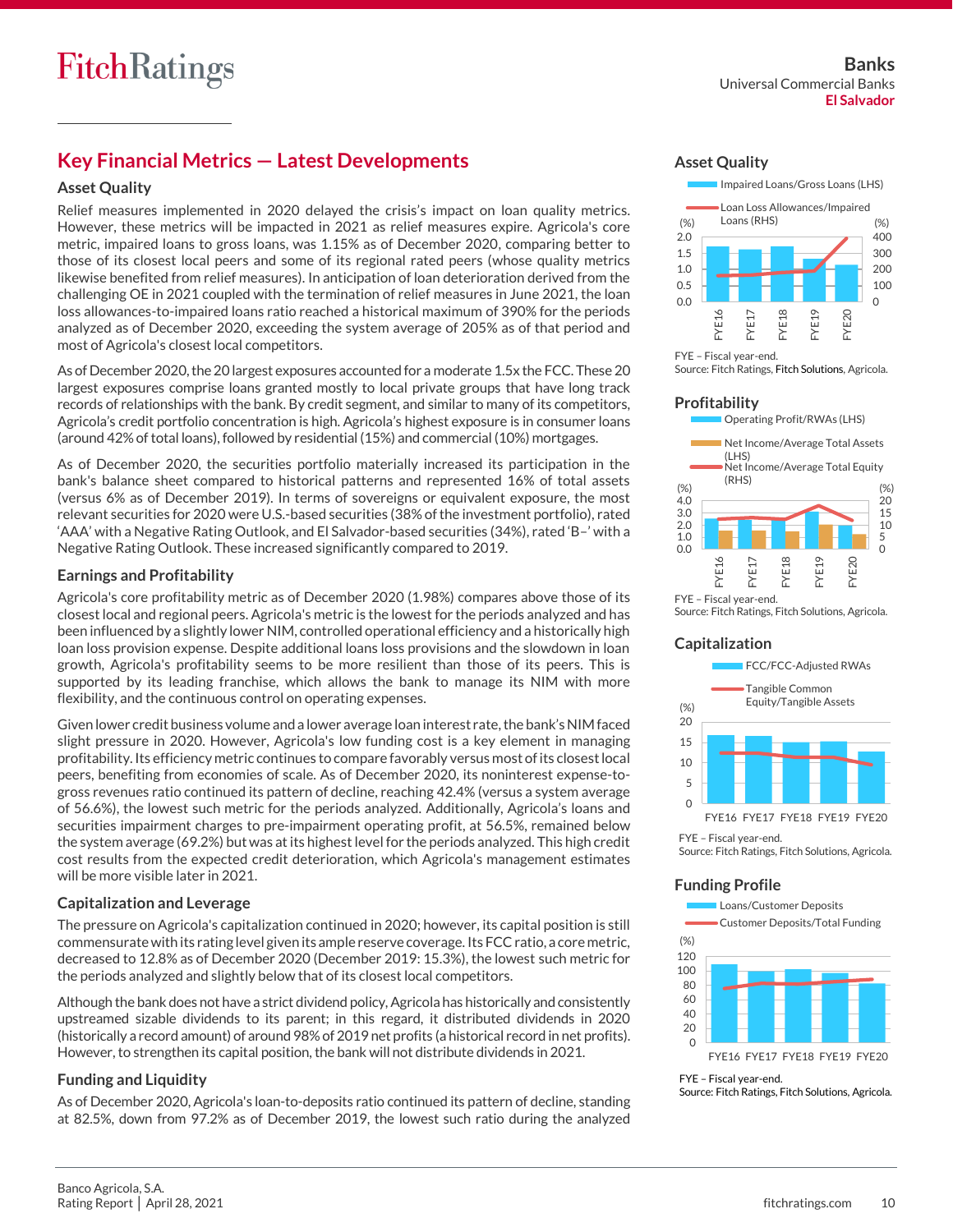

periods and similar to those of its local and regional peers (also below 100%). This ratio is expected to remain below 100% in 2021 provided the growth rate for deposits exceeds that of credits.

Agricola's funding structure is stable and diversified, comparing with local and regional peers. Customer deposits increased to 13.5% in 2020 and represented around 88% of total funding. The growth in deposits reflects Agricola's leading franchise and ample geographic coverage. Deposit growth is sustained by a growing base that mostly comprises local current (28.7% of total deposits) and savings (47.3%) accounts, reflecting depositors' conservative stance amid the challenging OE. Depositor concentration remains low by regional standards. As of December 2020, the 20 largest depositors accounted for 12.9% of total deposits.

Despite the persistent challenging conditions in the markets, access to alternative funding sources is available for Agricola given its local franchise and is supported by its status as a member of Grupo Bancolombia. However, management is not requiring its usage at this time due to the aforementioned growth in deposits. As of December 2020, funding from international financial institutions represented 7% of total funding. Liquidity risk is adequately managed and likewise supported by Agricola's leading franchise in deposits. As of December 2020, liquid assets represented around 19% of total assets and 24% of customer deposits.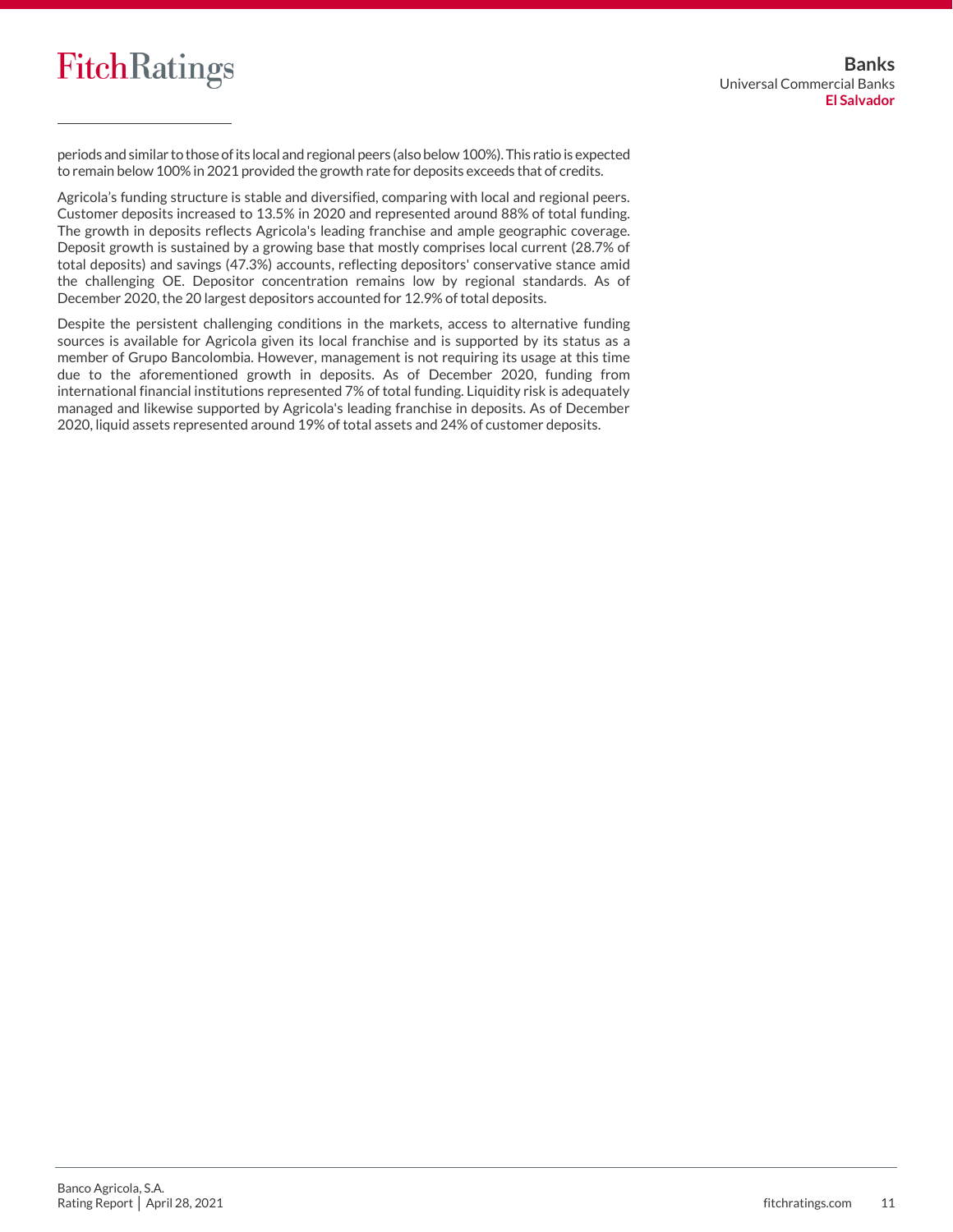

**Banks Ratings Navigator**

**Overall ESG Scale**

# **ESG Considerations**

#### FitchRatings **Banco Agricola, S.A.**

**Credit-Relevant ESG Derivation**

| Banco Agricola, S.A. has 5 ESG potential rating drivers<br>Banco Agricola, S.A. has exposure to compliance risks including fair lending practices, mis-selling, repossession/foreclosure practices, consumer data protection (data security) but this has | key driver          | $\Omega$       | issues | 5              |  |
|-----------------------------------------------------------------------------------------------------------------------------------------------------------------------------------------------------------------------------------------------------------|---------------------|----------------|--------|----------------|--|
| very low impact on the rating.<br>Governance is minimally relevant to the rating and is not currently a driver.                                                                                                                                           | driver              | 0              | issues | $\overline{4}$ |  |
|                                                                                                                                                                                                                                                           | potential driver    | 5              | issues | $\overline{3}$ |  |
|                                                                                                                                                                                                                                                           | not a rating driver | $\overline{4}$ | issues | $\overline{2}$ |  |
|                                                                                                                                                                                                                                                           |                     | ь              | issues |                |  |

#### **Environmental (E)**

| <b>General Issues</b>                                         | <b>E</b> Score           | <b>Sector-Specific Issues</b>                                                                                                                            | Reference                                                               |                | <b>E</b> Scale |
|---------------------------------------------------------------|--------------------------|----------------------------------------------------------------------------------------------------------------------------------------------------------|-------------------------------------------------------------------------|----------------|----------------|
| GHG Emissions & Air Quality                                   | $\mathbf{1}$             | n.a.                                                                                                                                                     | n.a.                                                                    | 5              |                |
| <b>Energy Management</b>                                      | $\mathbf{1}$             | n.a.                                                                                                                                                     | n.a.                                                                    | $\overline{4}$ |                |
| Water & Wastewater Management                                 |                          | n.a.                                                                                                                                                     | n.a.                                                                    | 3              |                |
| Waste & Hazardous Materials<br>Management; Ecological Impacts | 1                        | n.a.                                                                                                                                                     | n.a.                                                                    | $\overline{2}$ |                |
| Exposure to Environmental<br>Impacts                          | $\overline{\phantom{a}}$ | Impact of extreme weather events on assets and/or operations and<br>corresponding risk appetite & management; catastrophe risk; credit<br>concentrations | Company Profile; Management &<br>Strategy; Risk Appetite; Asset Quality |                |                |
| Social (S)                                                    |                          |                                                                                                                                                          |                                                                         |                |                |
| <b>General Issues</b>                                         | <b>S</b> Score           | <b>Sector-Specific Issues</b>                                                                                                                            | Reference                                                               |                | <b>S</b> Scale |
| Human Rights, Community<br>Relations, Access & Affordability  | $\overline{\phantom{0}}$ | Services for underbanked and underserved communities: SME and<br>community development programs; financial literacy programs                             | Company Profile; Management &<br>Strategy; Risk Appetite                | 5              |                |

| <b>Relations, Access &amp; Allorgability</b>                     |                | community development programs, imancial literacy programs                                                                                                                                                | Strategy, KISK Appetite                                                            |                          |                |
|------------------------------------------------------------------|----------------|-----------------------------------------------------------------------------------------------------------------------------------------------------------------------------------------------------------|------------------------------------------------------------------------------------|--------------------------|----------------|
| Customer Welfare - Fair<br>Messaging, Privacy & Data<br>Security | 3              | Compliance risks including fair lending practices, mis-selling,<br>repossession/foreclosure practices, consumer data protection (data<br>security)                                                        | Operating Environment; Company<br>Profile; Management & Strategy; Risk<br>Appetite | 4                        |                |
| Labor Relations & Practices                                      | $\overline{2}$ | Impact of labor negotiations, including board/employee compensation<br>and composition                                                                                                                    | Company Profile; Management &<br>Strategy                                          | з                        |                |
| Employee Wellbeing                                               | $\overline{1}$ | n.a.                                                                                                                                                                                                      | n.a.                                                                               | $\overline{\phantom{0}}$ |                |
| <b>Exposure to Social Impacts</b>                                | $\overline{2}$ | Shift in social or consumer preferences as a result of an institution's<br>social positions, or social and/or political disapproval of core banking<br>practices                                          | Company Profile; Financial Profile                                                 |                          |                |
|                                                                  |                |                                                                                                                                                                                                           |                                                                                    |                          |                |
| Governance (G)<br><b>General Issues</b>                          | <b>G</b> Score |                                                                                                                                                                                                           | Reference                                                                          |                          | <b>G</b> Scale |
| <b>Management Strategy</b>                                       | 3              | <b>Sector-Specific Issues</b><br>Operational implementation of strategy                                                                                                                                   | Management & Strategy                                                              | 5                        |                |
| Governance Structure                                             | 3              | Board independence and effectiveness; ownership concentration;<br>protection of creditor/stakeholder rights; legal /compliance risks;<br>business continuity: key person risk: related party transactions | Management & Strategy; Earnings &<br>Profitability; Capitalisation & Leverage      | Δ                        |                |
| Group Structure                                                  | $\overline{3}$ | Organizational structure; appropriateness relative to business model;<br>opacity; intra-group dynamics; ownership                                                                                         | Company Profile                                                                    | з                        |                |
| <b>Financial Transparency</b>                                    | 3              | Quality and frequency of financial reporting and auditing processes                                                                                                                                       | Management & Strategy                                                              | $\overline{2}$           |                |

Unless otherwise disclosed in this section, the highest level of ESG credit relevance is a score of '3'. This means ESG issues are credit-neutral or have only a minimal credit impact on the entity, due to either their nature or the way in which they are being managed by the entity. For more information on Fitch's ESG Relevance Scores, visit [www.fitchratings.com/esg.](http://www.fitchratings.com/esg)

1

**How to Read This Page**<br>ESG scores range from 1 to 5 based on a 15-level color gradation. Red (5) is<br>most relevant and green (1) is least relevant.

The Environmental (E), Social (S) and Governance (G) tables break out the<br>individual components of the scale. The right-hand box shows the aggregate E,<br>S, or G score. General Issues are relevant across all markets with Sec Specific Issues unique to a particular industry group. Scores are assigned to each sector-specific issue. These scores signify the credit-relevance of the each sector-specific issues to the issuing entity's overall credit captured in Fitch's credit analysis.

The Credit-Relevant ESQ Derivation table shows the overall ESG score. This<br>core signifies the credit relevance of combined E, S and G issues to the<br>entity's credit rating. The three columns to the left of the overall ESG s

Classification of ESG issues has been developed from Fitch's sector ratings<br>criteria. The General Issues and Sector-Specific Issues draw on the<br>classification standards published by the United Nations Principles for<br>Respon

**Sector references** in the scale definitions below refer to Sector as displayed in the Sector Details box on page 1 of the navigator.

| <b>CREDIT-RELEVANT ESG SCALE</b>                                 |  |                                                                                                                                                                                                     |  |  |  |  |
|------------------------------------------------------------------|--|-----------------------------------------------------------------------------------------------------------------------------------------------------------------------------------------------------|--|--|--|--|
| How relevant are E, S and G issues to the overall credit rating? |  |                                                                                                                                                                                                     |  |  |  |  |
| $5\overline{5}$                                                  |  | Highly relevant, a key rating driver that has a significant impact on<br>the rating on an individual basis. Equivalent to "higher" relative<br>importance within Navigator.                         |  |  |  |  |
| $\overline{4}$                                                   |  | Relevant to rating, not a key rating driver but has an impact on the<br>rating in combination with other factors. Equivalent to "moderate"<br>relative importance within Navigator.                 |  |  |  |  |
| $\mathbf{3}$                                                     |  | Minimally relevant to rating, either very low impact or actively<br>managed in a way that results in no impact on the entity rating.<br>Equivalent to "lower" relative importance within Navigator. |  |  |  |  |
| $\overline{\phantom{0}}$                                         |  | Irrelevant to the entity rating but relevant to the sector.                                                                                                                                         |  |  |  |  |
|                                                                  |  | Irrelevant to the entity rating and irrelevant to the sector.                                                                                                                                       |  |  |  |  |